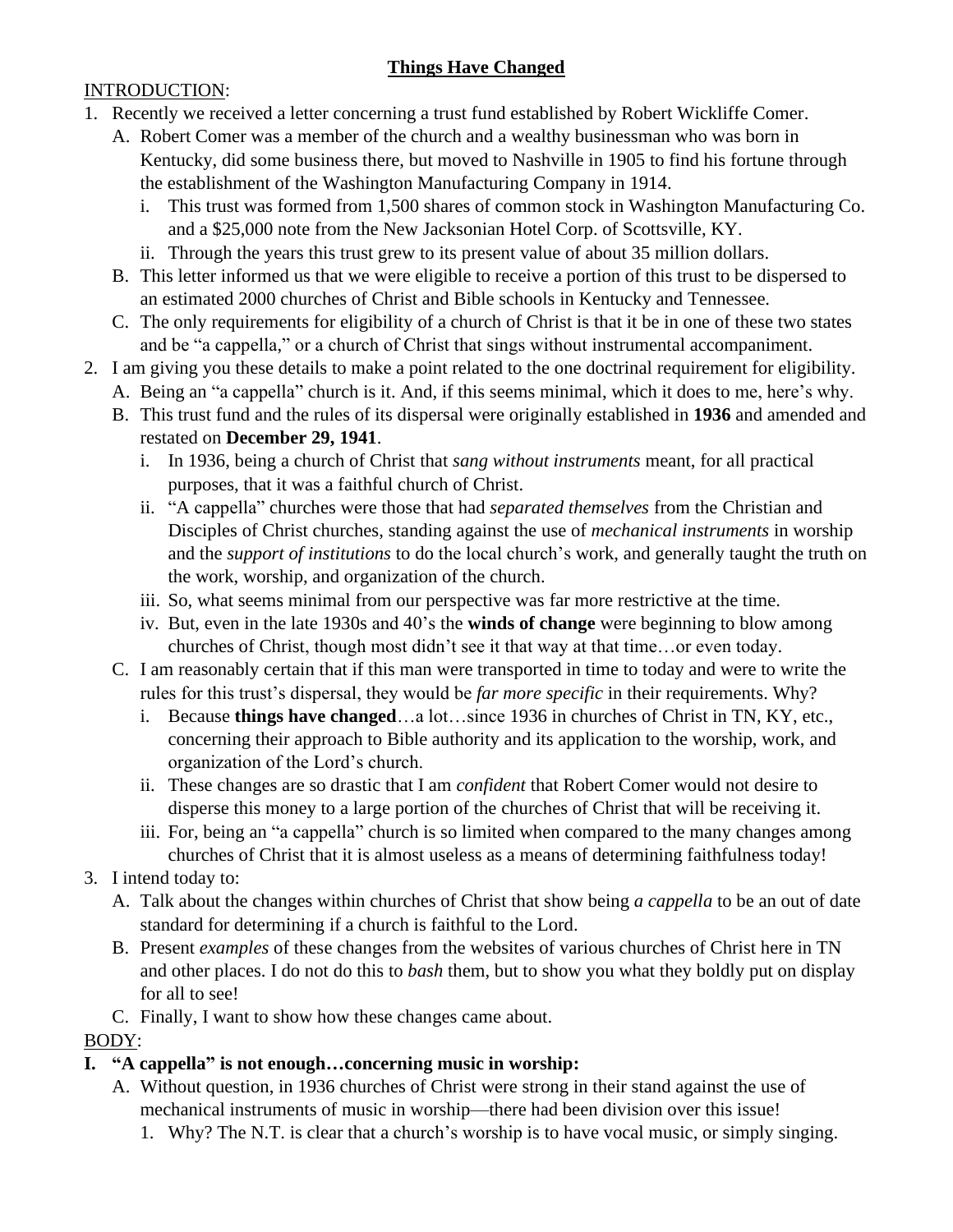- a. Dealing with the worship at Corinth (1 Cor. 14:15 "What is the conclusion then? I will pray with the spirit, and I will also pray with the understanding. I will **sing** with the spirit, and I will also **sing** with the understanding.")
- b. Eph. 5:19 "speaking to one another in psalms and hymns and spiritual songs, **singing** and **making melody in your heart** to the Lord"
- c. Col. 3:16 "Let the word of Christ dwell in you richly in all wisdom, teaching and admonishing one another in psalms and hymns and spiritual songs, **singing** with **grace in your hearts** to the Lord."
- d. Jas. 5:13 "Is anyone among you suffering? Let him pray. Is anyone cheerful? Let him **sing** psalms."
- 2. No mention of *playing* on a mechanical instrument is found in the N.T., which used to be significant among churches of Christ because 1 Cor. 4:6 warns us "not to think beyond what is written…" and, Rev. 22:18 warns that if one **adds** to what God has revealed, "God will **add to him the plagues** that are written in this book."
- B. Things have changed in "churches of Christ," even in TN, concerning the music of worship.
	- 1. Many have compromised, having both "traditional" and "contemporary" worship services.
		- a. Traditional: *a cappella*, singing with the *heart* as the only instrument involved
		- b. Contemporary:
			- i. Instrumental music, bands, clapping, etc., all which are *non a cappella* music.
			- ii. Worship teams which perform for the church and promote a lack of vocal participation on the part of the members, who may simply be encouraged to listen.
	- 2. Examples of this compromise of worship can be easily found here in Tennessee.
		- a. **Harpeth Hills church of Christ** (Brentwood, TN, [www.harpethhills.org\)](http://www.harpethhills.org/)
			- i. SUNDAY WORSHIP  $8:30 \& 10:50$  a.m.: Auditorium (a cappella)
			- ii. Our **Caravan Worship meets in the Gym at 10:50:**
			- iii. **"**Caravan Worship is a unique movement, within the context of a larger established church, intent on displaying the life and light of Jesus in our community and city in relevant and life-giving ways…Caravan Worship is just that, worship, in its various forms. It is a Sunday morning gathering. It is **music and singing**. The kind that erupts in praise to the Triune God…"
		- b. **Fourth Avenue church of Christ, Franklin, TN:** "Every congregation of the Church of Christ is independent and you will find a **variety of worship styles** and **organizational models** among them. Fourth Avenue Church has two distinctives: our worship is mixed — **acapella and instrumental**…" [\(http://www.fourthavenue.church/about/beliefs/\)](http://www.fourthavenue.church/about/beliefs/)
			- i. Do we find different worship styles or different types of music in the N.T.? NO!
		- c. **Stones River Church – A church of Christ** (Murfreesboro, TN, stonesriverfamily.wordpress.com/about/worship)
			- i. Heading: **Worship in Music (see slide, emphasize "Instrumental Team")**
			- ii. Article in Daily News Journal about this church.
	- 2. These are churches near us, two of which were once very much like us, the other being a new breed of church of Christ. This is happening in TN now!

## **II. "A cappella" is not enough…concerning the organization of the local church**

- A. In 1936 there were no local elders among churches of Christ overseeing more than one church.
	- 1. Elders oversaw the one church, the local flock, of which they are members. Why?
		- a. It is specifically commanded (1 Pet. 5:1-2 "The elders who are among you I exhort, I who am a fellow elder and a witness of the sufferings of Christ, and also a partaker of the glory that will be revealed: <sup>2</sup> Shepherd the **flock of God which is among you**, serving as overseers, not by compulsion but willingly, not for dishonest gain but eagerly").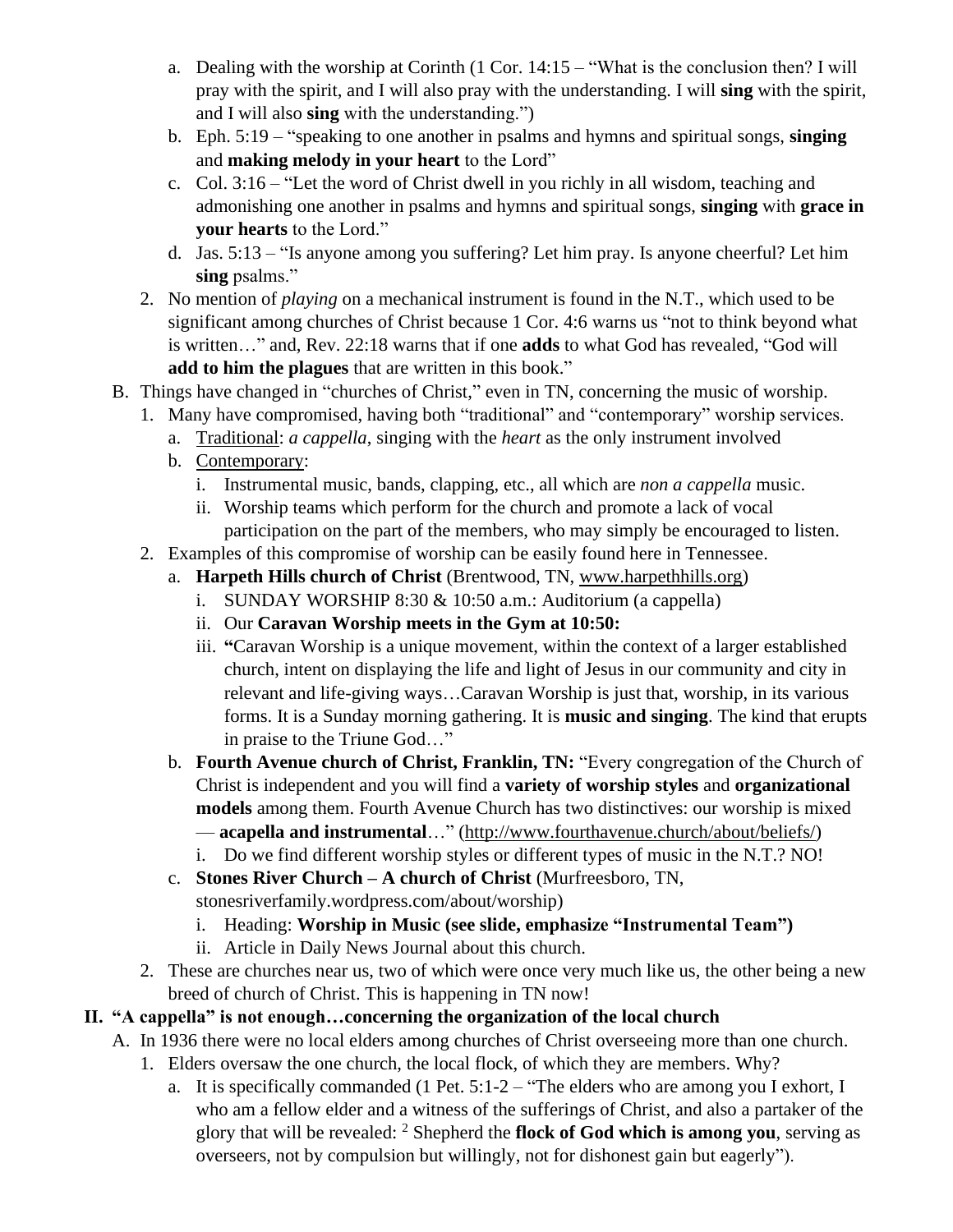- b. Each church is to have its own eldership (Acts 14:23 "So when they had appointed elders in every church, and prayed with fasting, they commended them to the Lord in whom they had believed.").
- 2. Things have changed and elders in churches of Christ today see no problem with overseeing various churches that meet and worship in different places, or campuses, etc.!
	- a. The North Boulevard church of Christ, Murfreesboro, TN, has six campuses—six different churches meeting in various places, but **overseen by one eldership**.
	- b. Local church elderships often oversee a Spanish speaking church, etc., with its own meeting times, meeting place, treasury, preacher, etc.
	- c. These same supposedly *local church elders* have no issues with overseeing churches in other cities, states, or countries as "mission/plant churches." Yet, in Acts 14 they were all "mission churches," if you will, and they all had their own elderships!
- B. In 1936 no church of Christ was using women as worship leaders, preachers, or ministers.
	- 1. This restriction was never a matter of women's ability, intelligence, *society*, etc., but one of God's word that gives different roles to the sexes.
	- 2. Men are command to "**Speak** these things, exhort, and rebuke **with all authority**. Let no one despise you" (Titus 2:15).
	- 3. The role of the Christian woman concerning the worship and word of God is different.
		- a. Women are to take a submissive role in relation to men and the word (1 Tim. 2:11-12 "Let a woman learn in silence **with all submission**. **<sup>12</sup>**And I **do not permit a woman** to **teach or to have authority over a man**, but to be in silence.").
			- i. Silence means quietness, in a quiet fashion, in stillness, not *necessarily being silent*.
			- ii. This is expressed in submissiveness, not *teaching* or *exercising authority over men*.
		- b. Women are given this same role in the assemblies of the church (1 Cor. 14:34 "Let your women keep **silent** in the churches, for they are **not permitted to speak**; but they are to be **submissive**, as the law also says." (1 Cor. 14:34).
			- i. **Speak** is the same word found in Titus 2:15 where Paul tells Titus to "**speak** these things…with all authority…"
			- ii. In the context, **speak** refers to addressing the assembly as a teacher, leader, etc., which is forbidden for women to do.
- C. Things have changed in "churches of Christ," even in Tennessee, concerning the role of women in the assemblies and holding authoritative roles in the church.
	- 1. Many churches of Christ in Tennessee have expanded women's roles in worship, including leading prayer, reading scripture, serving at the Lord's table, etc.
		- a. **Sycamore church of Christ**, Memphis, TN (sycamoreview.org)
			- i. **Gender roles**: "In the summer of 2012, a team of shepherds and ministers was formed to study and discern the role of women in public worship. As we considered the **culture** and **context** of early Christians, we were forced to ask difficult questions about interpretation as we sought answers from scripture…"
			- ii. **"**As a result, we have concluded that before God, there is a calling and clear examples from Scripture to move in the direction of expanding women's roles in public worship. We believe it to be in keeping with what would have been experienced in the early church as well."
			- iii. Where is this "calling" and these "clear examples" found in the N.T?!
		- b. **Fourth Avenue church of Christ**, Franklin, TN (fourthavenue.church)
			- i. "Every congregation of the Church of Christ is independent and you will find a variety of worship styles and **organizational models** among them. Fourth Avenue Church has two distinctives: our worship is mixed — acapella and instrumental and **women play a larger role in the life and work of our congregation** than they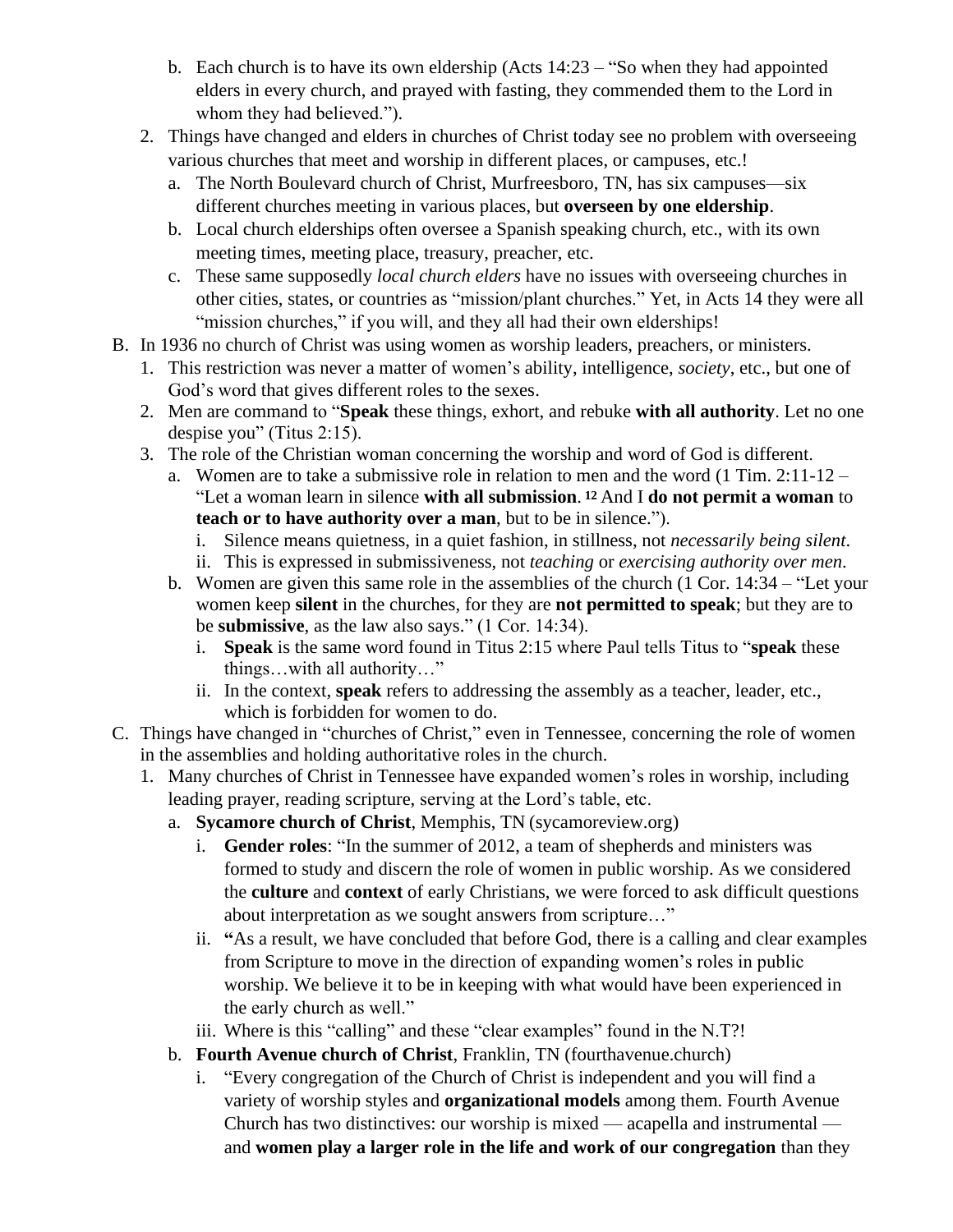do in some others. The link below will take you to our statement on Women in Worship and Ministry."

- 2. Women serve on **worship teams**: **North Boulevard church of Christ**, Murfreesboro, TN, has women participating as worship team members and leaders the worship (see pic)
- 3. Women **ministers** are quite common in *many* churches of Christ in TN:
	- a. Women serving as *ministers* in the form of being an Associate minister, Student Minister, Associate Student Minister, Children's/Kids' minister, Middle School Minister, and High School Minister.
	- b. I easily found **9 churches** in **Nashville** and the **surrounding area** that have women in authoritative positions, women ministers, etc., including Tusculum Church of Christ!
	- c. I would say, conservatively, 50-70+% have women ministers in the Nashville Area.
- 4. Women leading in worship and serving as ministers inevitably leads to women preachers:
	- a. **Highland church of Christ**, Abilene, **TX** (highlandchurch.org)
	- b. **Highland** has now accepted the use of women preachers: (www.reporternews.com)
		- i. They were not the first to do so in Texas, seeing the *The Refuge church of Christ* and *Minter Lane church of Christ* in TX started earlier in 2019 than did Highland.
		- ii. In 2001 Highland began allowing women to read scripture, lead prayer, and participate in worship, *which naturally led to allowing them to preach*.
		- iii. In September 2019 Highland announced that both men and women will preach in their worship services!
		- iv. This may seem so far away from us and churches of Christ here in TN, but the compromises that led to it are in our area—in Nashville, Franklin, and Murfreesboro!

## **III. "A cappella" is not enough…concerning to the work of the church**

- A. In 1936 there were very few issues, if any, concerning what the work of the church because the N.T. is very specific concerning what that work is.
	- 1. Churches **evangelized**, from euaggelizo, meaning to **proclaim/announce good news/gospel**.
		- a. Supported preaching (Phil. 4:15-16 "Now you Philippians know also that in the beginning of the gospel, when I departed from Macedonia, no church shared with me concerning giving and receiving but you only. <sup>16</sup> For even in Thessalonica you sent aid once and again for my necessities.").
		- b. Sounded for the **word** of the Lord (1 Thess. 1:7-8 "so that you became an example to all the believers in Macedonia and in Achaia. **<sup>8</sup>**For the **word of the Lord has sounded forth from you**, not only in Macedonia and Achaia, but also in every place your faith toward God has gone forth, so that we have no need to say anything.").
	- 2. Local churches **edified** their members by teaching God's word:
		- a. Paul in addressing the elders of the local church in Ephesus spoke of his work of edifying them with the word and the need for the church to continue this (Acts 20:26-28, 31-32 – "Therefore I testify to you this day that I am innocent of the blood of all men.  $27$  For I have not shunned to **declare to you the whole counsel of God**. <sup>28</sup> Therefore take heed to yourselves and to all the flock, among which the Holy Spirit has made you overseers, to shepherd the church of God which He purchased with His own blood...<sup>31</sup> Therefore watch, and remember that for three years I did not cease to **warn everyone** night and day with tears. <sup>32</sup> "So now, brethren, I commend you to God and to the **word of His grace**, which is able to **build you up** and give you an inheritance among all those who are sanctified.").
		- b. Note how elders and leaders of the local church must assure that the other members are *edified*, or *built up*, through the teaching of God's word. That is how it is done.
	- 3. Local churches practiced **benevolence**: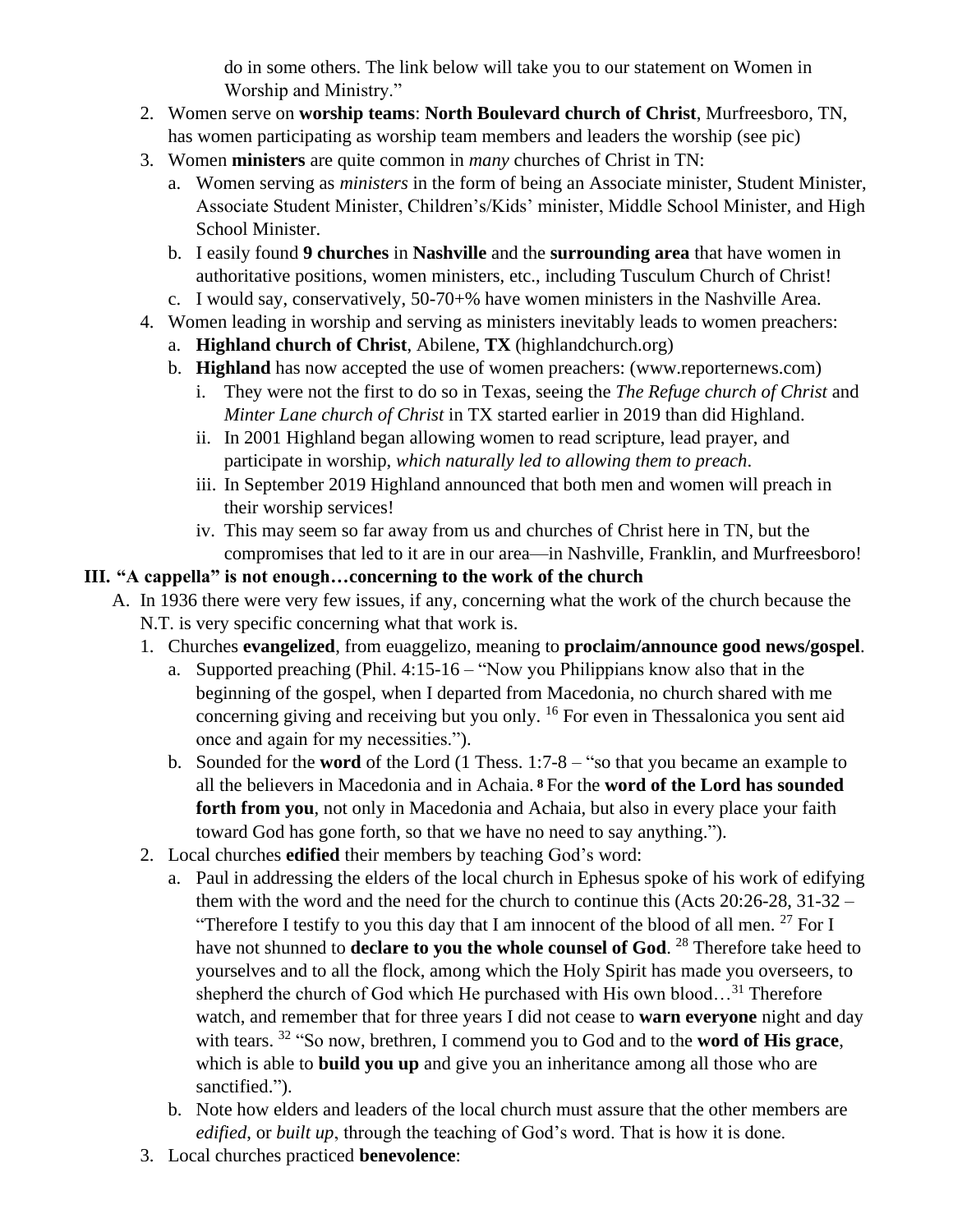- a. Churches practiced benevolence among their members (Acts 6:1-6).
- b. Churches sent benevolent funds to Christians in other churches to meet their needs (2 Cor. 8:1-4 – "Moreover, brethren, we make known to you the grace of God bestowed on the churches of Macedonia:  $2$  that in a great trial of affliction the abundance of their joy and their deep poverty abounded in the riches of their liberality.<sup>3</sup> For I bear witness that according to their ability, yes, and beyond their ability, they were freely willing, <sup>4</sup> imploring us with much urgency that we would receive the gift and the fellowship of the ministering to the saints.").
- B. Despite biblical simplicity concerning this matter, things have changed with churches of Christ concerning the *work of the church*.
	- 1. Churches are no longer satisfied to draw people to the Lord and keep them saved through teaching the word and through scriptural worship and bible classes.
	- 2. Churches today provide all sorts of recreation and entertainment for their members, whether it is in a "fellowship hall" for eating meals, etc., together, or more commonly in providing a full blown recreational program for the youth, adults, and senior citizens.
	- 3. Gymnasiums are no longer a left-handed notion of some far-out segment of churches of Christ, but a common part of their facilities.
	- 4. Tusculum church of Christ when building their new facility built a gym instead of an auditorium so they could worship in it on Sunday and play the rest of the week!
	- 5. And, as you can see from their church website, Tusculum, like so many other churches of Christ in TN and the USA, have full blown recreational programs with talent shows, carnivals, and Christmas plays!

### **IV.The Point: Why have the changes come?**

- A. The *winds of change* began blowing in the 1940s when brethren began to *think differently* about *biblical authority* and how to apply it.
	- 1. They continued to claim to believe and respect it as they always had.
	- 2. Yet, a "thus saith the Lord" had previously been the standard, while brethren began to speak of "no pattern" in the scriptures to open the door for their newly desired works/organizations.
- B. "No pattern" meant churches in the late 1940's began supporting *institutions* to do the work of the local church.
	- 1. They had fought *institutionalism* like this in the form of the Missionary Society 90+ years before.
	- 2. But now brethren were speaking of institutions for benevolence as "brotherhood homes" (aged, children) and institutions for edification as "brotherhood colleges."
	- 3. This was a departure from Scripture which shows *local churches doing their own benevolence and edification under their own oversight!*
	- 4. Brethren warned these churches/brethren concerning this departure form the old paths!
		- a. Guy N. Woods, **Abilene Christian College Lectureship**, 1939: "The ship of Zion has floundered more than once on the sandbar of institutionalism. The tendency to organize is characteristic of the age. This writer has ever been unable to appreciate the logic of those who affect to see grave danger in **Missionary Societies**, but scruple not to form **similar organizations** for the purpose of **caring for orphans** and **teaching young men to be gospel preachers**."
	- 5. The irony: These very *institutions* churches decided to start supporting 70 years ago are now pushing these liberal changes on to those same churches!
		- a. All the colleges that churches of Christ determined to support to "train their preachers" and "benefit their young people" in the 1940-50s now offer **degrees** in *local church recreation/social programs* for the members, with many or all programs open to *women!*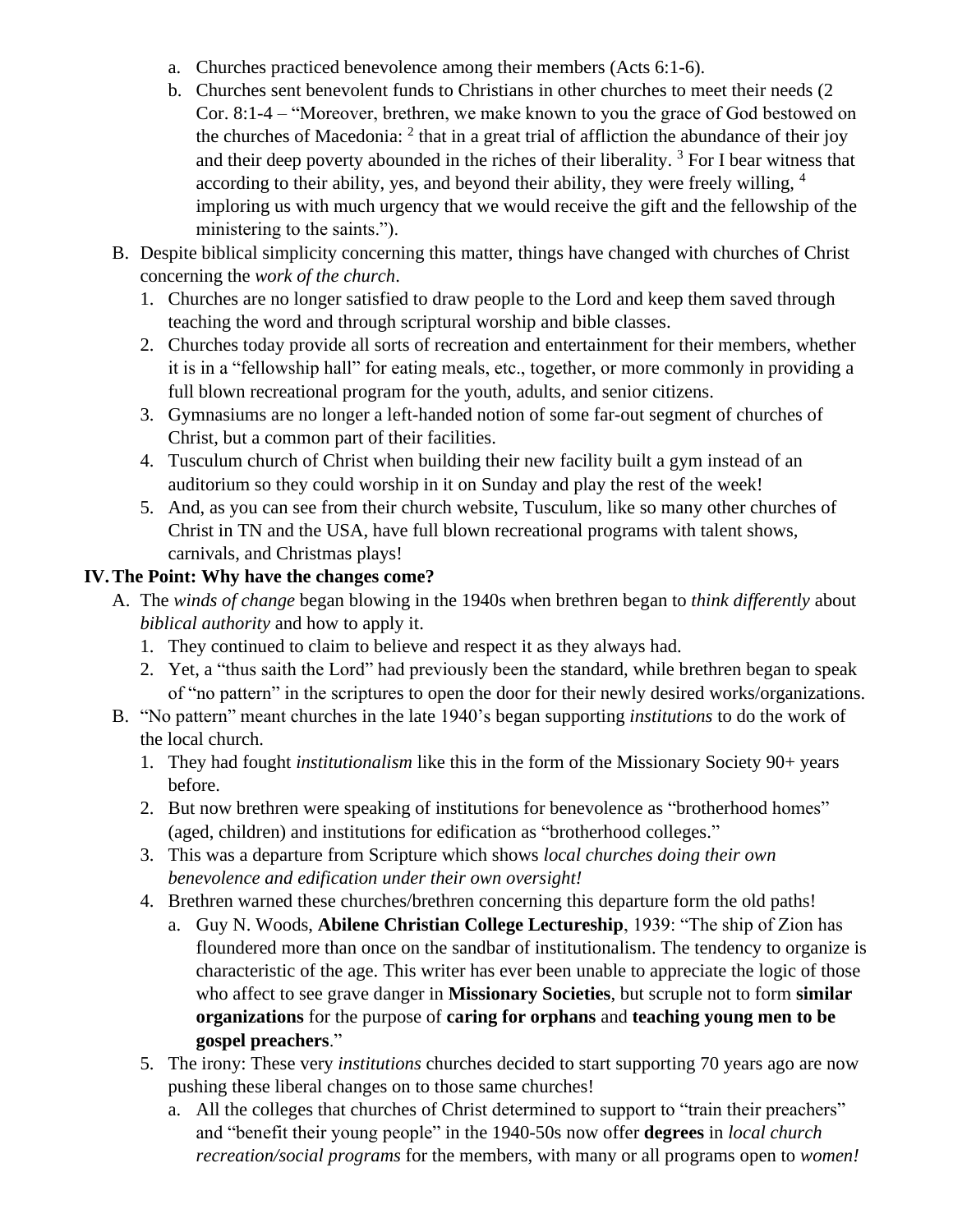- b. Second, most of these colleges that churches of Christ chose to start supporting from their treasuries **70 years ago** *now allow women full participation in their on-campus worship services*. (authentictheology.com)
- c. Lipscomb, Abilene Christian, Lubbock Christian, Oklahoma Christian, Pepperdine, Rochester, York, and there may be more, have women preaching, reading scripture, leading prayer, etc., in their on-campus worship services.
- d. These schools are producing young people and preachers who are bringing women leaders/preachers and church recreation and entertainment with them to the churches!
- C. "No Pattern" allowed brethren to change their view concerning eldership authority.
	- 1. Brethren began to harness multiple local churches together under the centralized control of one eldership, calling it a *sponsoring church*.
	- 2. The sponsoring church had been introduced and defeated 30+ years earlier through the **GA**  and words of David Lipscomp.
		- a. **David Lipscomb**: "All meetings of churches or officers of churches to combine more power than a single church possesses is wrong. God's power is in God's churches. He is with them to bless and strengthen their work when they are faithful to him...But for one or more to direct what and how all the churches shall work, or to take charge of their men and money and use it, is to assume the authority God has given to each church. Each one needs the work of distributing and using its funds as well as in giving them." (**Gospel Advocate**, March 24, 1910).
		- b. Ironically, Lipscomb University is a big supporter of the abuse of eldership authority today!
	- 3. When it came up again in the 1930-40s, brethren warned of the seriousness of this departure.
		- a. **Foy E. Wallace, Jr.**: "For one church to help another church bear its own burdens, therefore has scriptural precedent. But for one church to solicit funds from other churches for general distribution in other fields or places, thus becoming the treasury of other churches, is quite a different question. Such procedure make a sort of society out of the elders of a local church, and for such there is no scriptural precedent or example." (**Gospel Advocate**, May 14, 1931)
		- b. Yet, most of the churches didn't listen and opened the door for the abuse of eldership authority we see today (i.e., eldership over many churches – *Catholicism*)!
- D. Brethren in the 40's began to change their view of the work of the church.
	- 1. Churches began to entertain their youth and members, using their church building's classrooms, *which were already there*, for eating together, etc., which was warned against!
	- 2. **B.C. Goodpasture:** "For the church to turn aside from its divine work to furnish amusement and recreation **is to pervert its mission**. It is to **degrade it mission**. Amusement and recreation should stem from the home rather than the church. The church, like Nehemiah, has a great work to do; and it **should not come down on the plains of Ono to amuse and entertain**. As the church turns its attention to amusement and recreation, it will be shorn of its power as Samson was when his hair was cut. Only as the church becomes worldly, as it pillows its head on the lap of Delilah, will it want to turn from its wonted course to relatively unimportant matters. Imagine Paul selecting and training a group of brethren to compete in the Isthmian games! Of his work at Corinth he said: 'For I determined not to know anything among you, save Jesus Christ, and Him crucified' (1 Corinthians 2:2)." (**Gospel Advocate,**  May 20, 1948)
	- 3. Despite the warnings, using the building for gatherings to eat, etc., led to churches designing their buildings to have fellowship halls, kitchens, and ultimately gyms, as well as to supporting all sorts of recreation and entertainment!